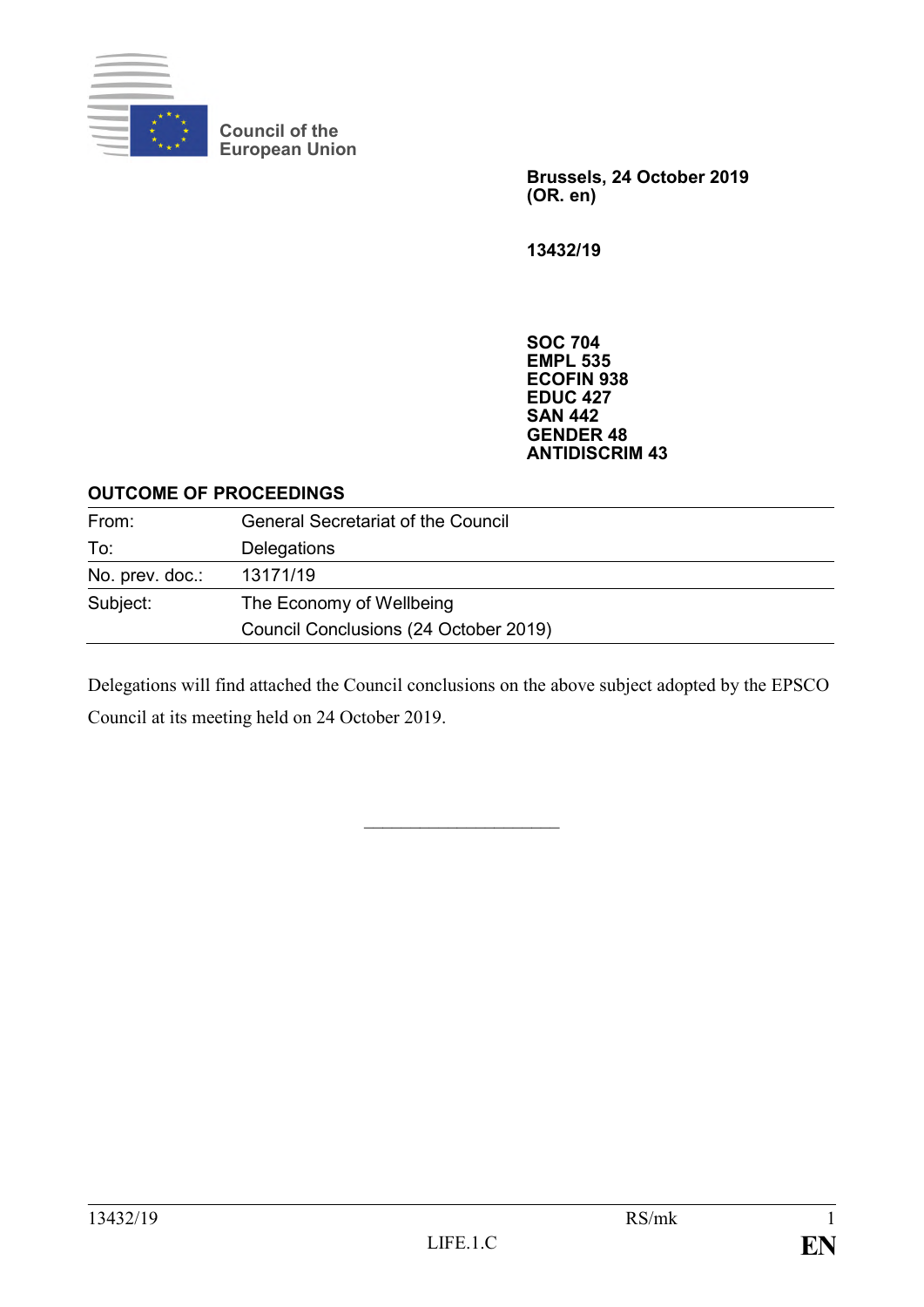# **Council conclusions on the Economy of Wellbeing**

## ACKNOWLEDGING that:

- 1. *The Economy of Wellbeing* is a policy orientation and governance approach which aims to put people and their wellbeing at the centre of policy and decision-making. While people's wellbeing is a value in itself, the Economy of Wellbeing underlines the mutually reinforcing nature of wellbeing and economic growth. Taking wellbeing into account in all policies is vitally important to the Union's economic growth, productivity, long-term fiscal sustainability and societal stability.
- 2. People's wellbeing is a principal aim of the European Union. The Economy of Wellbeing brings into focus the *raison d'être* of the Union as enshrined in the Treaties and in the Charter of Fundamental Rights of the European Union. The creation of an environment that enables people to reach their full potential and to enjoy their fundamental rights is a central component of the Economy of Wellbeing. At the same time, sustainable and inclusive economic growth and resilience function as enablers for the wellbeing of people, societies and the planet.
- 3. *A horizontal approach based on cross-sectoral collaboration between different policy areas* is fundamental to the realisation of the Economy of Wellbeing. The need to engage in cross-sectoral action is embedded in the Treaty on the Functioning of the EU and in the European Social Charter, and was referenced as part of the *Health in All Policies* approach in previous Council conclusions (2006). Pursuing the concept of an Economy of Wellbeing *does not require new competences or structures* for Union-level actions, but it does necessitate coordinated and improved use*,* by the Union and its Member States*,* of their respective powers and calls for a renewed focus on the key drivers of wellbeing.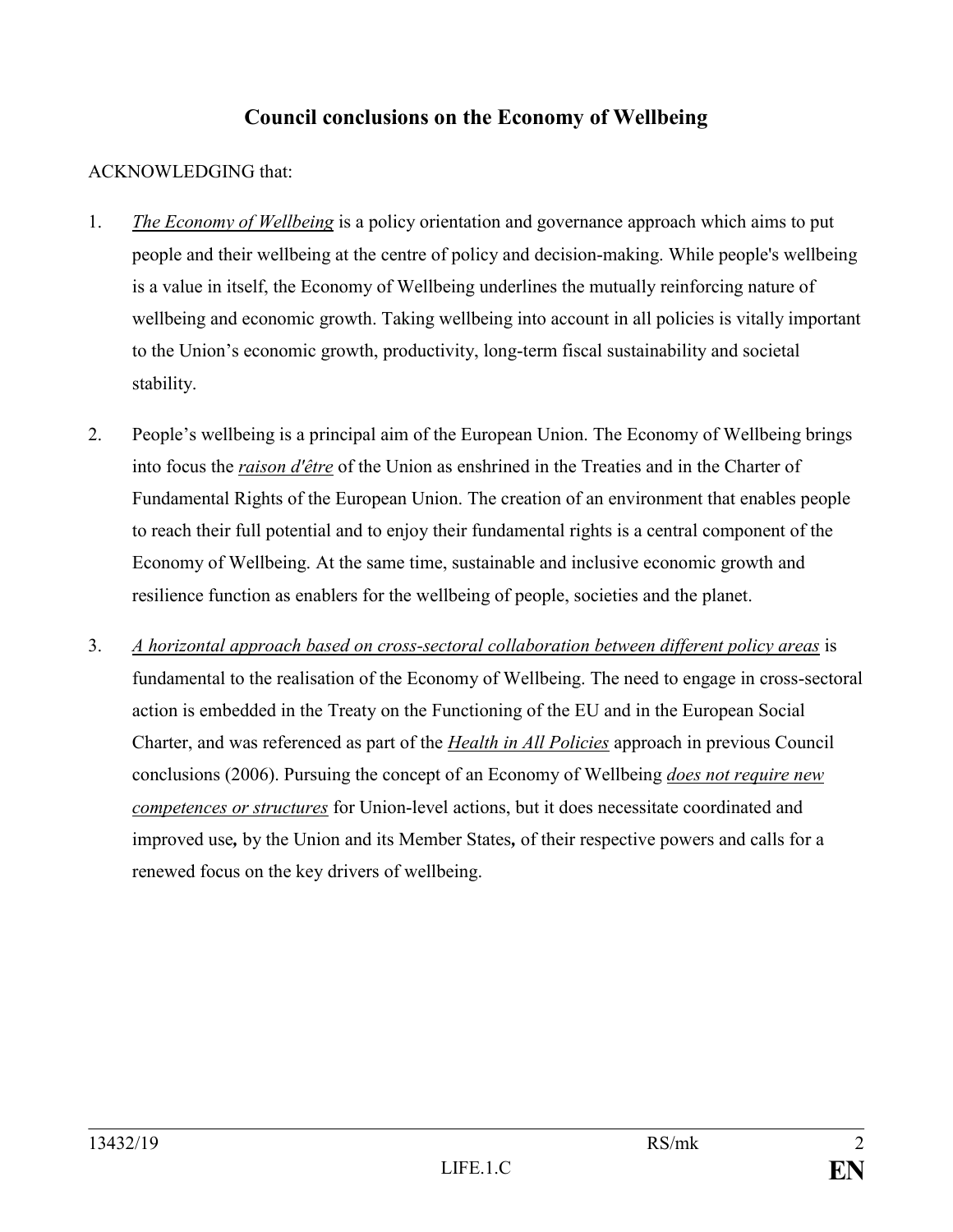- 4. The Economy of Wellbeing is based on a sound and sustainable economic policy. It highlights the importance of *investing in effective, efficient and equitable policy measures and structures* ensuring access for all to public services including health and social services, long-term care, the promotion of health and preventive measures, social protection as well as education, training and life-long learning. It emphasises employment, active labour market policies and occupational health and safety as well as decent working conditions as measures to guarantee wellbeing at work. It stands for equal opportunities, gender equality and social inclusion.
- 5. *Knowledge-based policy-making* requires clear objectives and the use of an adequate set of highquality indicators, comprehensive impact assessments and the evaluation of short, medium and long-term cost-effectiveness. It is widely accepted that GDP alone does not provide a comprehensive picture of people's wellbeing. Therefore, further collaborative and intensified efforts across sectors are required to make better use of and improve existing instruments, and to build on them for the development of a common approach to measuring the different dimensions of the Economy of Wellbeing.
- 6. The balance between economic growth and social progress lies at the heart of European integration. This is fundamental for a social market economy aiming at full employment and social progress, and it sets the Union apart globally. *The European Pillar of Social Rights* (hereinafter the *Pillar*) provides a compass for renewed upward convergence towards better working and living conditions in the Union. Delivering on the Pillar is a shared political commitment and responsibility of the Union and the Member States, and requires continuous progress and in-depth action by both sides in accordance with their respective competence. The Economy of Wellbeing contributes to the aims and implementation of the Pillar in line with the new *EU Strategic Agenda 2019–2024*. Moreover, it contributes to the *European Social Model*, empowering all people by promoting upward social and economic convergence.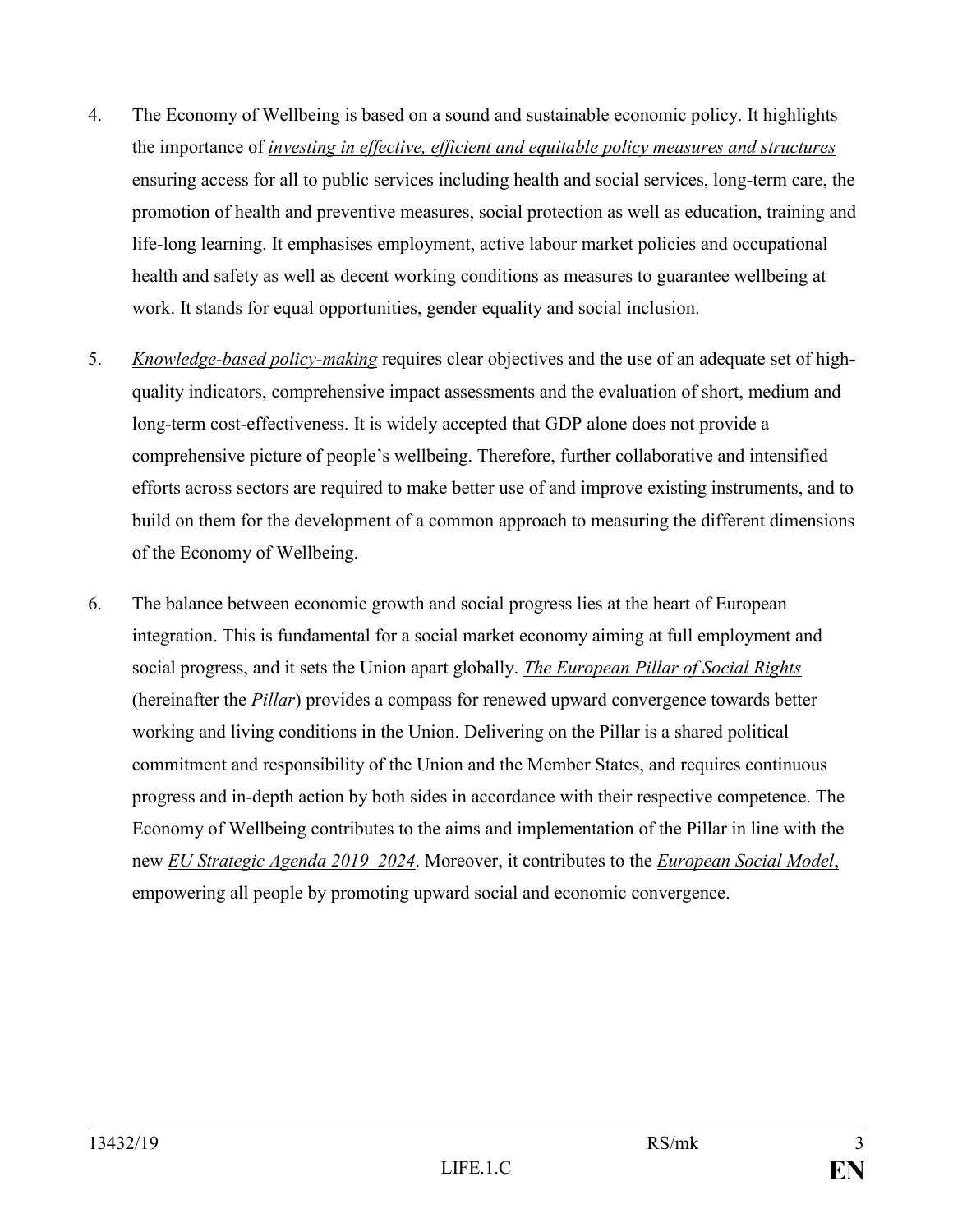- 7. *The Organisation for Economic Cooperation and Development*<sup>1</sup> has emphasised that investing in improved health, education, employment, gender equality and social protection for all members of society contributes to economic growth. In addition, the *social returns* associated with greater individual wellbeing - including greater trust, more civic engagement and social cohesion contribute to economic growth through stronger total factor productivity, greater financial and political stability, and enhanced resilience to adverse shocks.
- 8. The Economy of Wellbeing is also at the heart of the *United Nations 2030 Agenda for Sustainable Development* to which all Member States are committed. Along the same lines, the importance of investing in health, social protection and education has been recognised by several international organisations, namely the World Bank Group<sup>2</sup>, the International Monetary Fund<sup>3</sup>, the International Labour Organization<sup>4</sup> and the World Health Organization<sup>5</sup>.

### RECALLING that:

9. *A large number of Europeans live prosperous lives*. On average, despite disparities between and within Member States, people in the Union are more educated, wealthier, healthier and live longer than ever before.

- <sup>2</sup> The Human Capital Project.<br><sup>3</sup> The Strategy on Social Span
- <sup>3</sup> The Strategy on Social Spending.<br><sup>4</sup> The Contenery Decleration for the
- <sup>4</sup> The Centenary Declaration for the Future of Work.<br><sup>5</sup> The Telling Cherter on Health Systems for Health s
- <sup>5</sup> The Tallinn Charter on Health Systems for Health and Wealth*.*

 $\overline{a}$ <sup>1</sup> The Economy of Well-Being - Executive Summary of the OECD Background Paper on 'Creating' opportunities for people's well-being and economic growth' (10414/19); The Economy of Well-Being - OECD Background Paper (10414/19 ADD 1).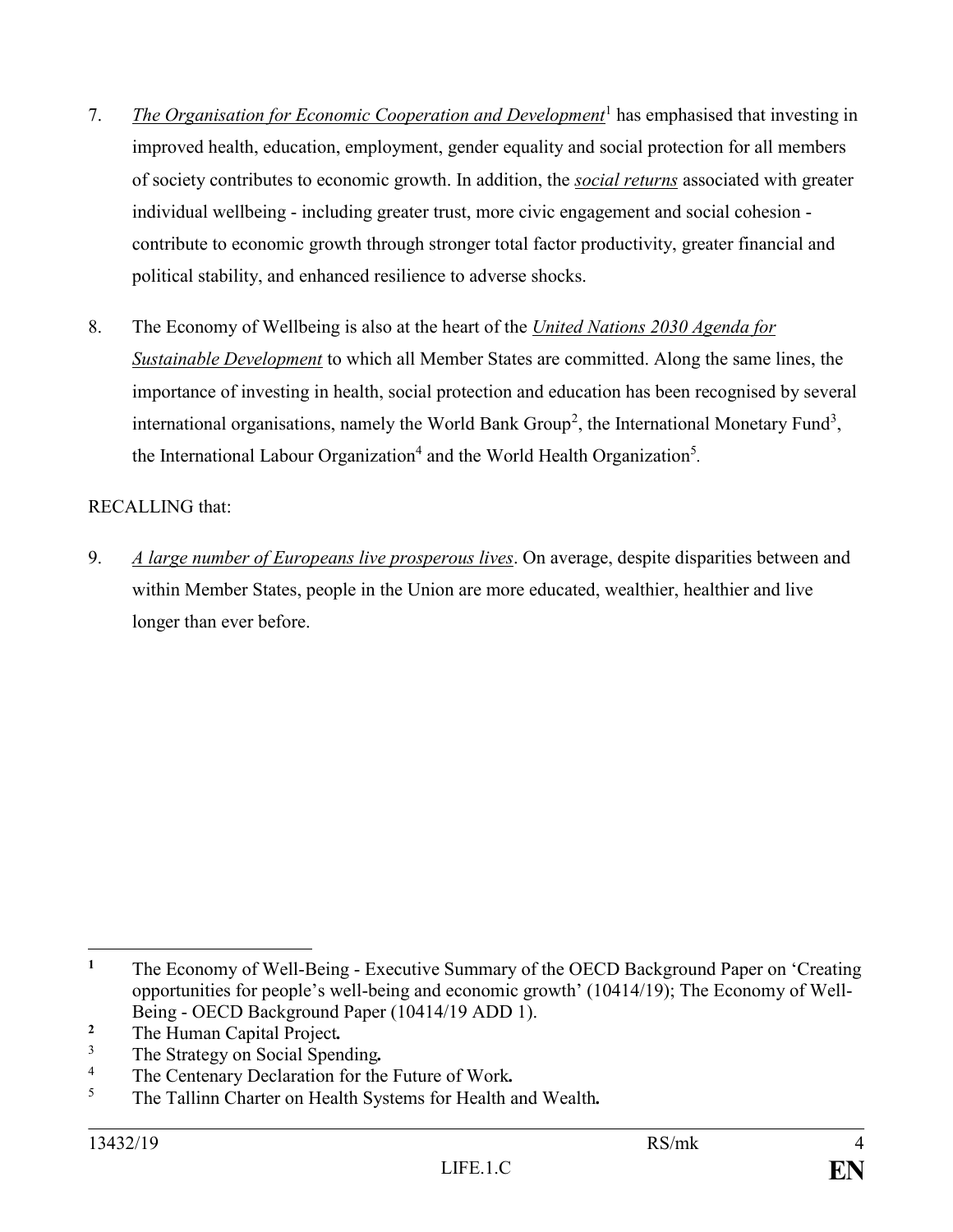### CONSIDERING that:

- 10. *Poverty and exclusion* from the labour market and society exacerbate inequalities and segregation, which can lead to polarisation and instability in society. Despite the various positive developments, people at risk of poverty or social exclusion face multiple challenges and a lack of opportunities. One in four children in the Union is at risk of poverty or social exclusion. Homelessness is increasing in a considerable number of Member States and it concerns various groups of people, in particular in urban environments. Though, cities can also offer opportunities for people's wellbeing. Adequate income support, access to high-quality health and social services, long-term care as well as early childhood education and care, to affordable housing and support for labour market integration and reintegration are essential to prevent and to address poverty and exclusion while ensuring equal opportunities for all. The social economy, social innovation and social investment also play an important role.
- 11. *The changing world of work* requires adaptability and diverse and constantly shifting qualifications and skills. Education and training thus play a key role in fostering competitiveness, adaptability and participation in the labour market and in society. Efforts must be made to facilitate access for all to *life*-*long learning and acquisition of skills and competences* in order to meet the challenges and seize the opportunities of digitali*s*ation and new forms of work. Climate change will impact the world of work. The European Council has invited the Council and the Commission to advance work on the conditions, the incentives and the enabling framework to be put in place so as to ensure a transition to a climate-neutral EU in line with the Paris Agreement that will, inter alia, preserve European competitiveness, be just and socially balanced, taking into account of Member States' national circumstances. In terms of employment, the transition to climate neutrality brings both opportunities and challenges**.**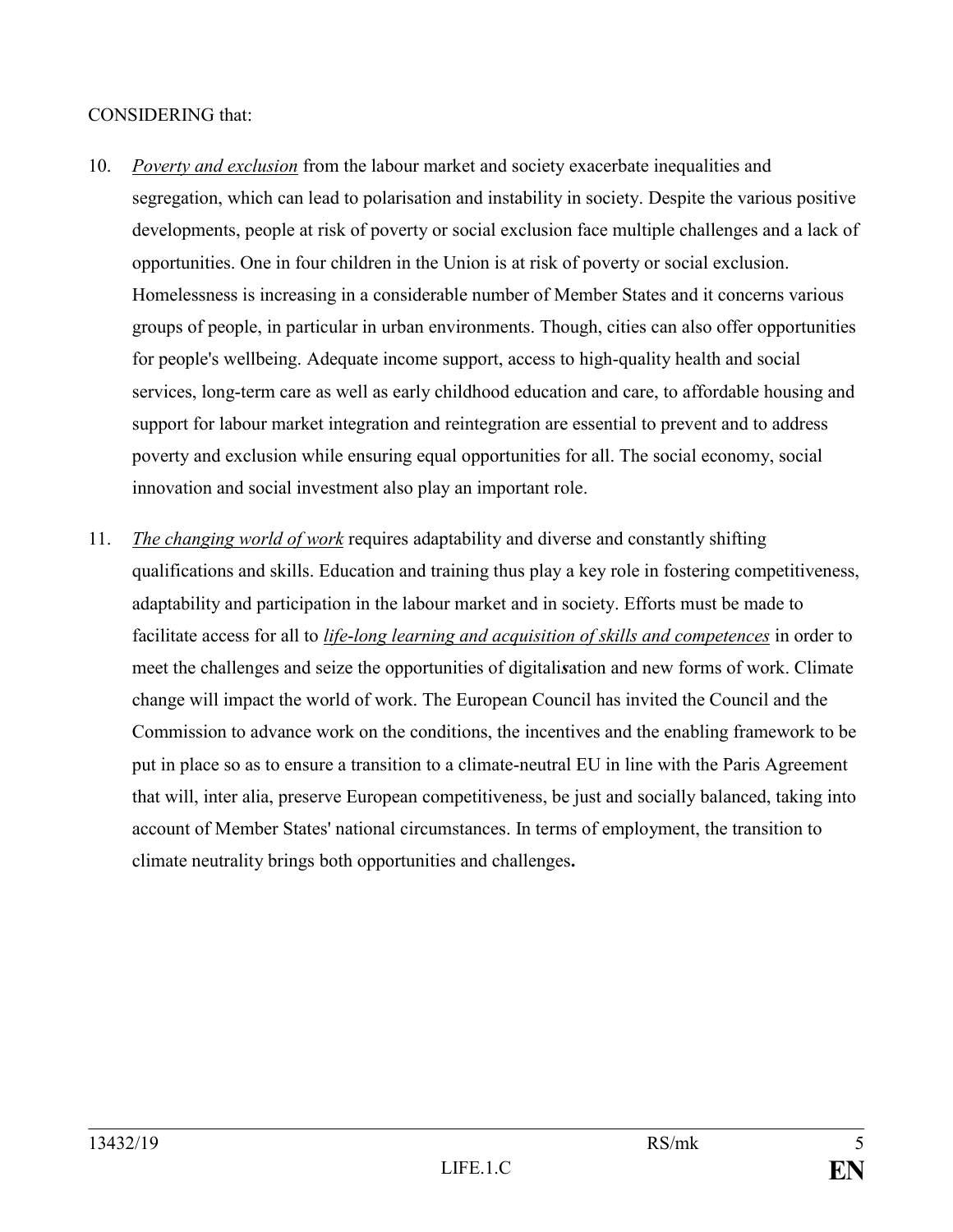- 12. *Vulnerable groups and people at risk of exclusion* often face difficulties in the labour market and in society, and may have special needs at work and in their working life. The principle of nondiscrimination is fundamental to addressing these needs. The inclusion of people with disabilities in the labour market and in society as a whole is in compliance with the principle of decent work and human rights. Furthermore, *longevity* provides possibilities for the labour market and the economy, and requires supportive measures enabling all people to make an active contribution to society and working life.
- 13. *Fair pay, fair and good working conditions, quality jobs, respectful workplaces and nondiscrimination at work* enable people to have equal access to and remain within the labour market, prevent early retirement and ensure that the skills of the entire labour force are put to use. Adequate protection of social rights and life at work strengthens the Union's social dimension and play an important role in combating inequality and in-work poverty. Fair and good working conditions and adequate social protection should also be provided in new forms of work. *Safe and healthy workplaces* translate into increased productivity*,* improved job satisfaction and a longer working life, and also prevent work-related illness, accidents and the high costs they incur. Social partners have an important role in the design of these policies.
- 14. Promoting *gender equality*, improving employment opportunities for women, ensuring the principle of equal pay for work of equal value*,* facilitating the reconciliation of work, care and private life for women and men*,* as well as preventing and combating violence against women are vital for sustainable and inclusive economic growth, social cohesion and wellbeing. Reducing the gender gaps in employment, pay and pensions and enhancing the economic empowerment of women are considered to be prerequisites for a fairer and more inclusive economy.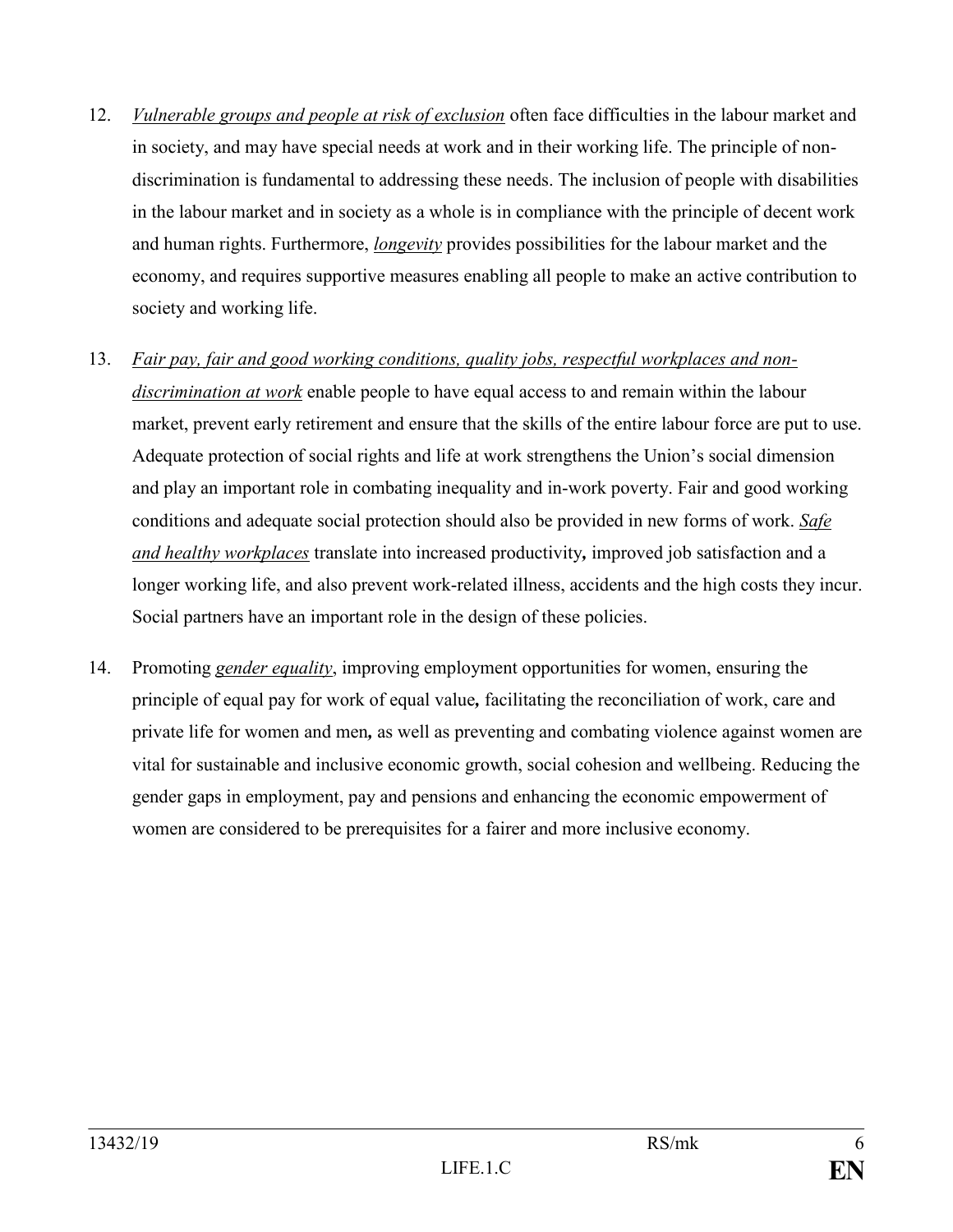- 15. Well-designed*,* adequate and sustainable social protection systems for all can be effective in protecting individuals. Investment in social protection systems yields valuable social and economic results in the long term. Social protection contributes to socio-economic resilience and human capital. Furthermore, such systems can deliver better labour market outcomes by supporting the transfer of labour to emerging and dynamic sectors of the economy.
- 16. Education**,** training and life-long learning are essential wellbeing policy measures. Accessible and high-quality education and training, which are inclusive, are fundamental to societies and economies that need to adapt to and take advantage of change. Investing in education and training has high economic and social benefits; it supports economic stability and growth and is also a key contributor to the resilience of our economies and societies and their future prosperity.
- 17. Challenges to people's wellbeing can best be mitigated when addressed at an early stage and *throughout life*. These measures include, *inter alia*, good-quality and affordable prenatal care, early childhood education and care, the promotion of healthy lifestyles, including physical activity and healthy nutrition as well as preventive measures and enabling environments. Investment in health literacy is important in empowering people to make healthy choices.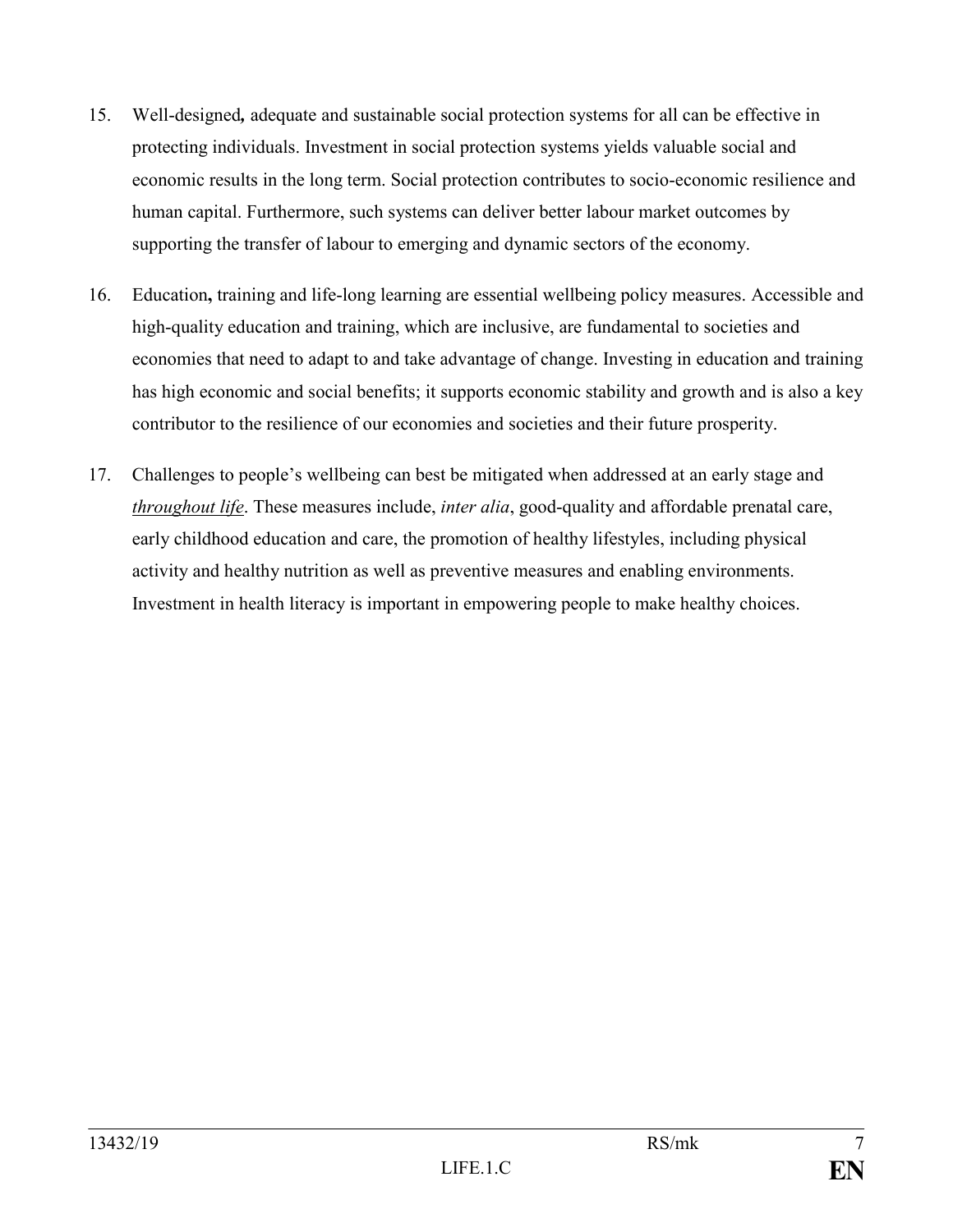- 18. *Access for all to health services, long-term care, health promotion and disease prevention*, provided by a sustainable health system, are essential elements of wellbeing that also address health inequalities and thus contribute to the economy and society. Investment in *health security* contributes to the effective and timely prevention and detection of and response to health threats. For example, antimicrobial resistance, vaccine hesitancy as well as the increasing occurrence of disasters due to climate change and disease outbreaks have the potential to cause great damage to public health and national economies. Increased vaccination coverage is a cost-effective measure to prevent many communicable diseases. Greater efforts to promote *good mental health* and to advance the prevention, early diagnosis, treatment and destigmatisation of mental disorders would improve the lives of millions of Europeans throughout the course of their lives and contribute to non-discriminatory working environments, better working conditions, and thus to a stronger economy.
- 19. The continuous *growth of health expenditure* is a challenge to national economies in all European countries. It is therefore crucial to address the social, commercial, economic and environmental determinants of health and the burden of non-communicable diseases, taking into account risk factors such as poor or unhealthy diets, physical inactivity, and the harmful use of alcohol and tobacco. Fiscal measures can be used to guide consumption and behaviour.
- 20. Shortages and high prices of a number of *medical devices and medicines*, combined with inefficiencies in the use of generic and biosimilar medicines, can threaten the sustainability and financing of national health systems. It is essential to improve the access to and the costeffectiveness of medicines, patient safety and the continuity of treatment. Furthermore, it is important to continue policy discussions on affordability and security of supply.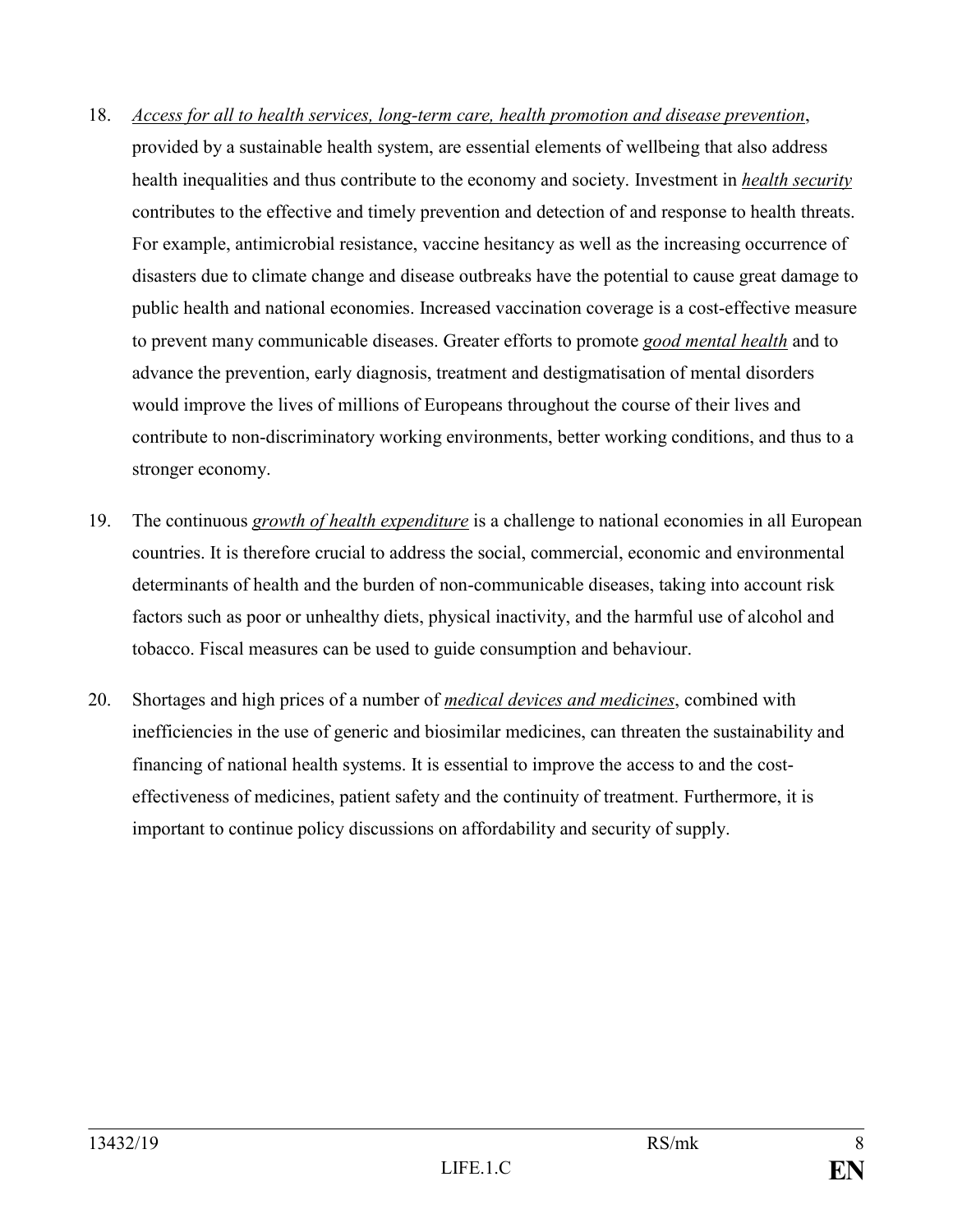- 21. *Technological developments*, especially digitalisation and artificial intelligence, are changing the way people's wellbeing can be promoted and how health and social services are delivered. This has the potential to increase the cost-effectiveness, efficiency and quality of services as well as to counter inequalities in access and outcomes. It is important to improve people's access to their own *health and social data* and to raise the awareness on health and social data protection. For the purpose of advancing public health, research and innovation, it is essential to make use of the potential of health and social data while fully respecting applicable data protection rules and ethical principles.
- 22. *The European Semester* provides a framework for the coordination of Member States' economic policies and is an important tool for monitoring the implementation of the Europe 2020 strategy and key areas covered by the Pillar. The number of specific recommendations involving social, employment, education, training and equality policies, health and long-term care, pensions, poverty and social exclusion has grown gradually and today these topics account for nearly half of them. Well-designed and sustainable social, employment, education and health policies as well as gender equality are indispensable for sustainable and inclusive long-term economic growth. Cross-sectoral cooperation and a good balance between economic and these policies thus play an important role in the European Semester.
- 23. *Structural reforms* fall within the responsibility of the Member States. The Union's structural funds can support further sustainable developments in wellbeing policies in the Member States. These funds can be used to promote Member States' actions as identified in the integrated economic and employment policy guidelines and country-specific recommendations of the European Semester.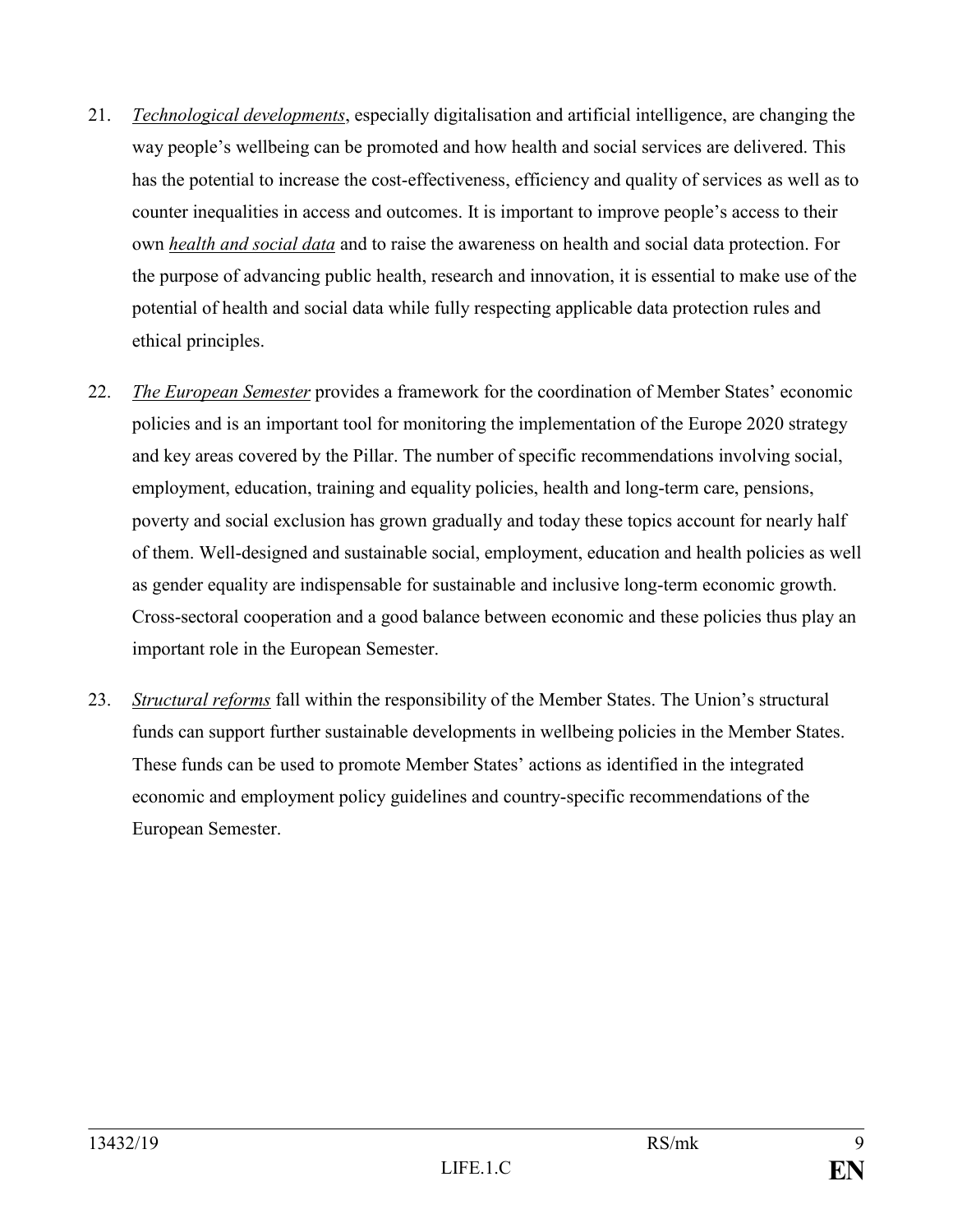24. For these reasons, it is crucial for the Union to develop a *new long-term, post-2020 strategy* to ensure that the Union becomes the world's most competitive and socially inclusive, climateneutral economy, reflecting the Economy of Wellbeing. It is important for the Union to show global leadership by adopting an ambitious and well-balanced new horizontal strategy in line with the commitments made in the framework of the Pillar and the UN Agenda 2030.

#### **The Council of the European Union INVITES the Member States to:**

- 25. DEVELOP a cross-sectoral assessment of impacts on wellbeing in order to strengthen knowledge-based policy and decision-making.
- 26. CONSIDER using indicators related to wellbeing to monitor and report national budget processes and for knowledge-based decision-making. All these indicators should be disaggregated by sex.
- 27. ENHANCE labour market participation by improved targeting of specific support measures for people who are excluded or at risk of exclusion from the labour market, in line with the active inclusion approach.
- 28. ENSURE*,* in the light of national circumstances*,* access for all to adequate social protection and to high-quality, affordable and sustainable services.
- 29. DIRECT their cross-sectorial activities towards combating wellbeing challenges at an early stage and throughout individuals' lives, taking into account in particular the benefits resulting from the promotion of health and preventive measures.
- 30. PROMOTE comprehensive*,* life-long learning policies as well as skills and competence development throughout life.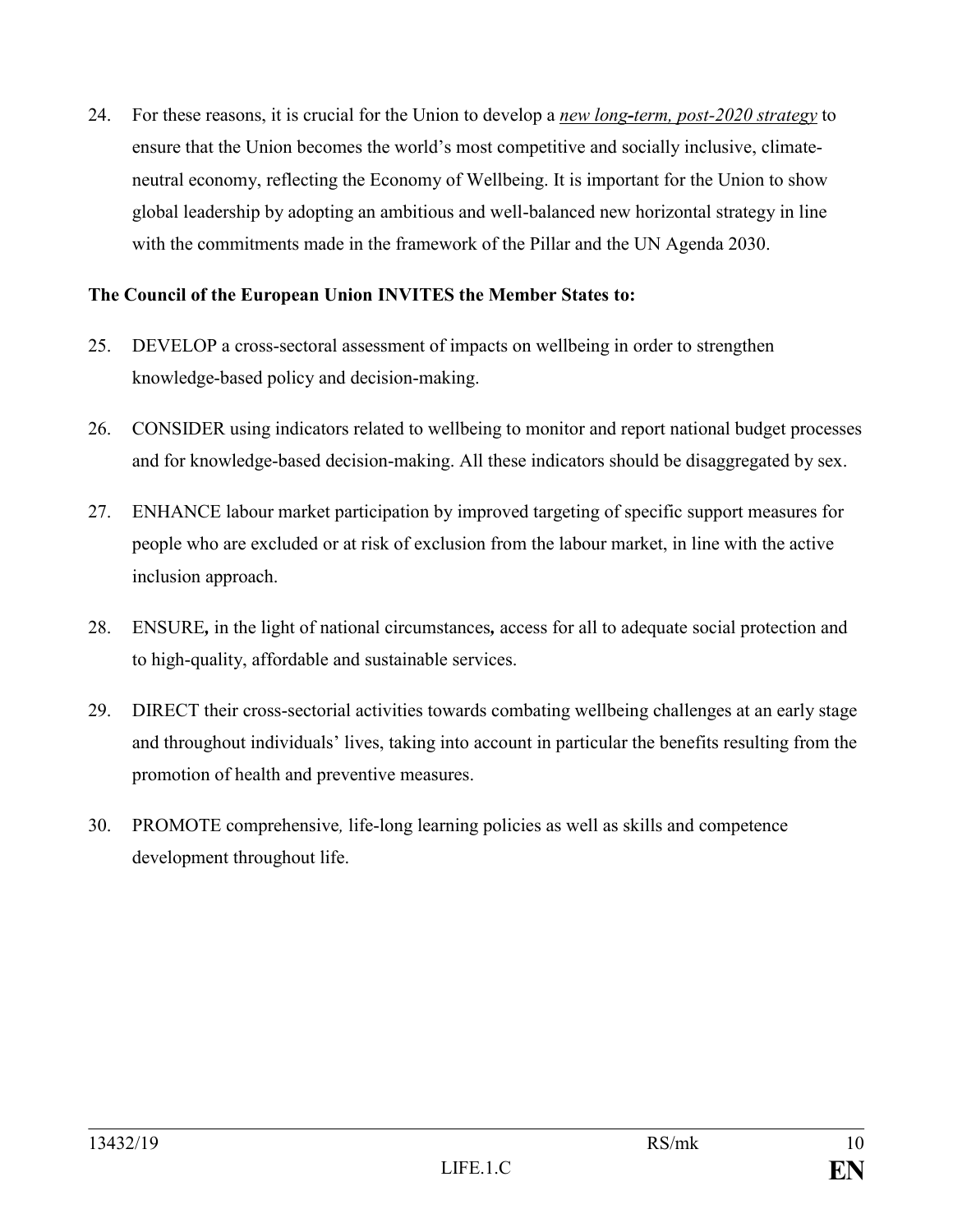- 31. PROMOTE structural reforms favouring social inclusion, civic participation and socio-economic resilience.
- 32. ENHANCE a cross-sectoral perspective in the policy positions expressed within the different Council preparatory bodies dealing with the European Semester in order to ensure a balanced horizontal analysis, in line with the concept of the Economy of Wellbeing.

**INVITES the Member States and the European Commission**, in accordance with their respective competences, taking into account national circumstances, and respecting the role and autonomy of the social partners, **to:**

- 33. INCLUDE an Economy of Wellbeing perspective horizontally into national and Union policies and put people and their wellbeing at the centre of policy design.
- 34. IMPLEMENT evidence-based and effective policy interventions at national and Union level to address common challenges to wellbeing.
- 35. CONTINUE to eradicate poverty, in particular by tackling child poverty and the intergenerational transmission of poverty, including by exploring new measures.
- 36. CONTINUE to design and implement measures acknowledging and addressing homelessness and PROMOTE access to affordable housing for all.
- 37. PROMOTE cross-sectoral collaboration and continue strengthening the role of employment, social, health and education policies within the European Semester process.
- 38. UNDERTAKE horizontal analyses within the European Semester process in order to enhance broad, long-term policy perspectives and provide balanced policy recommendations.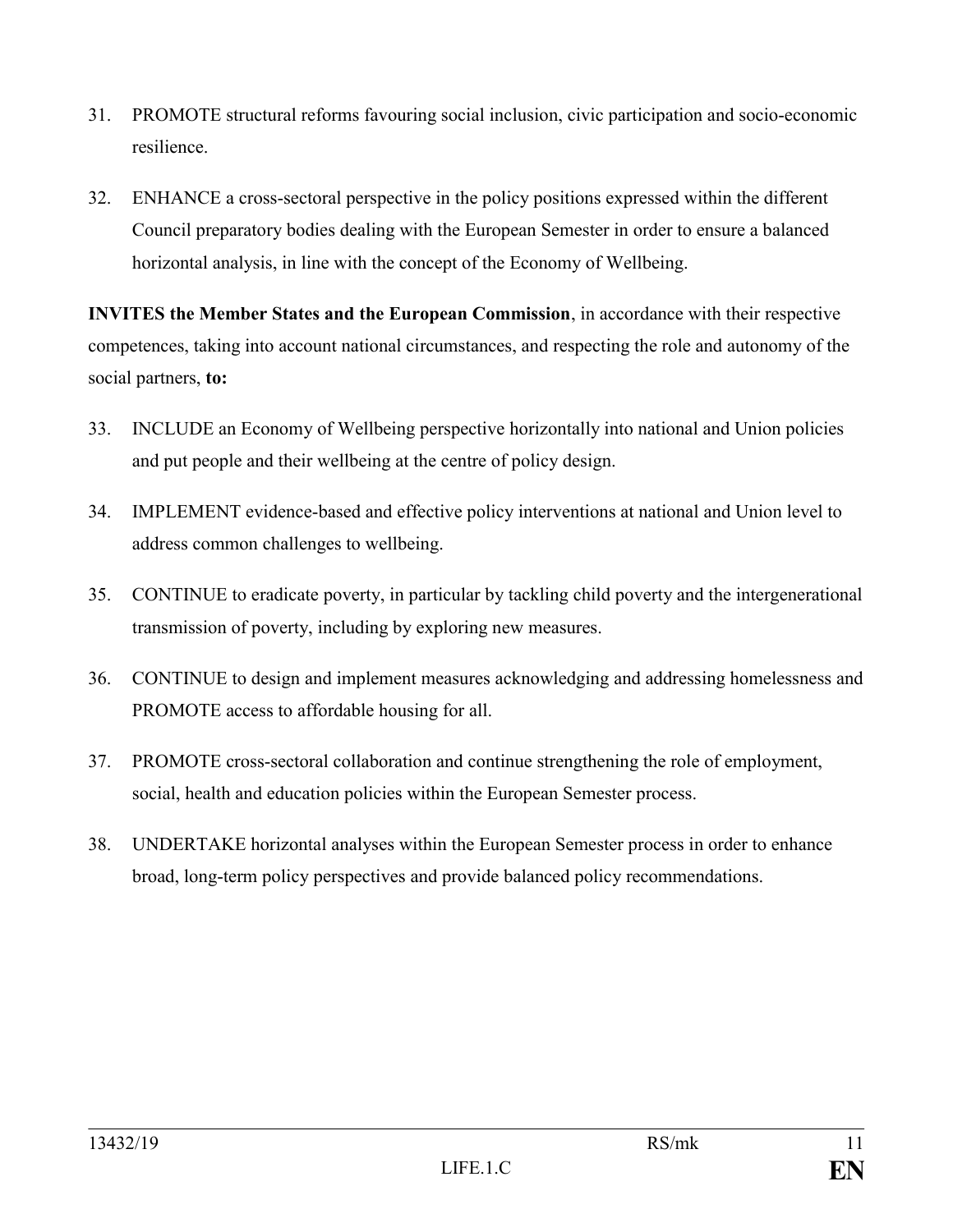- 39. CONTINUE to develop rigorous quantitative and qualitative data collection and statistical methods for measuring and regularly monitoring people's wellbeing in order to provide, together with the economic indicators in the context of the European Semester, a comprehensive analysis as a basis for policy and decision-making.
- 40. PROMOTE the implementation of the principles of the Pillar as an important step towards delivering on the Economy of Wellbeing.
- 41. ENSURE the benefits of digitalisation for people's wellbeing by for instance accelerating the work on innovative, secure-by-design digital solutions in the promotion of health, healthcare and social policies, by strengthening, where relevant, the current initiatives for the interoperable*,* cross-border exchange of health and social protection data, and by deploying innovative data technologies, including artificial intelligence, while respecting data protection rules, data security and related ethical principles, and PROMOTE digital inclusion.
- 42. ANTICIPATE the impacts of demographic changes, in particular caused by ageing and longevity, and PROMOTE healthy and active ageing across all policies.
- 43. IMPLEMENT concrete and effective measures to close the gender gaps in employment and pay beyond the current EU Action Plan on Tackling the Gender Pay Gap and ADDRESS their impact on the gender gap in pensions.
- 44. PROMOTE a high level of accessible, affordable and high-quality early childhood education and care, in line with the objectives set by the Barcelona European Council of 2002 on childcare and the Council Recommendation on High-Quality Early Childhood Education and Care Systems of 2019.
- 45. REINFORCE the role of the social economy, social entrepreneurship and social innovation in the promotion of social inclusion, creation of and access to quality jobs and social investment*.*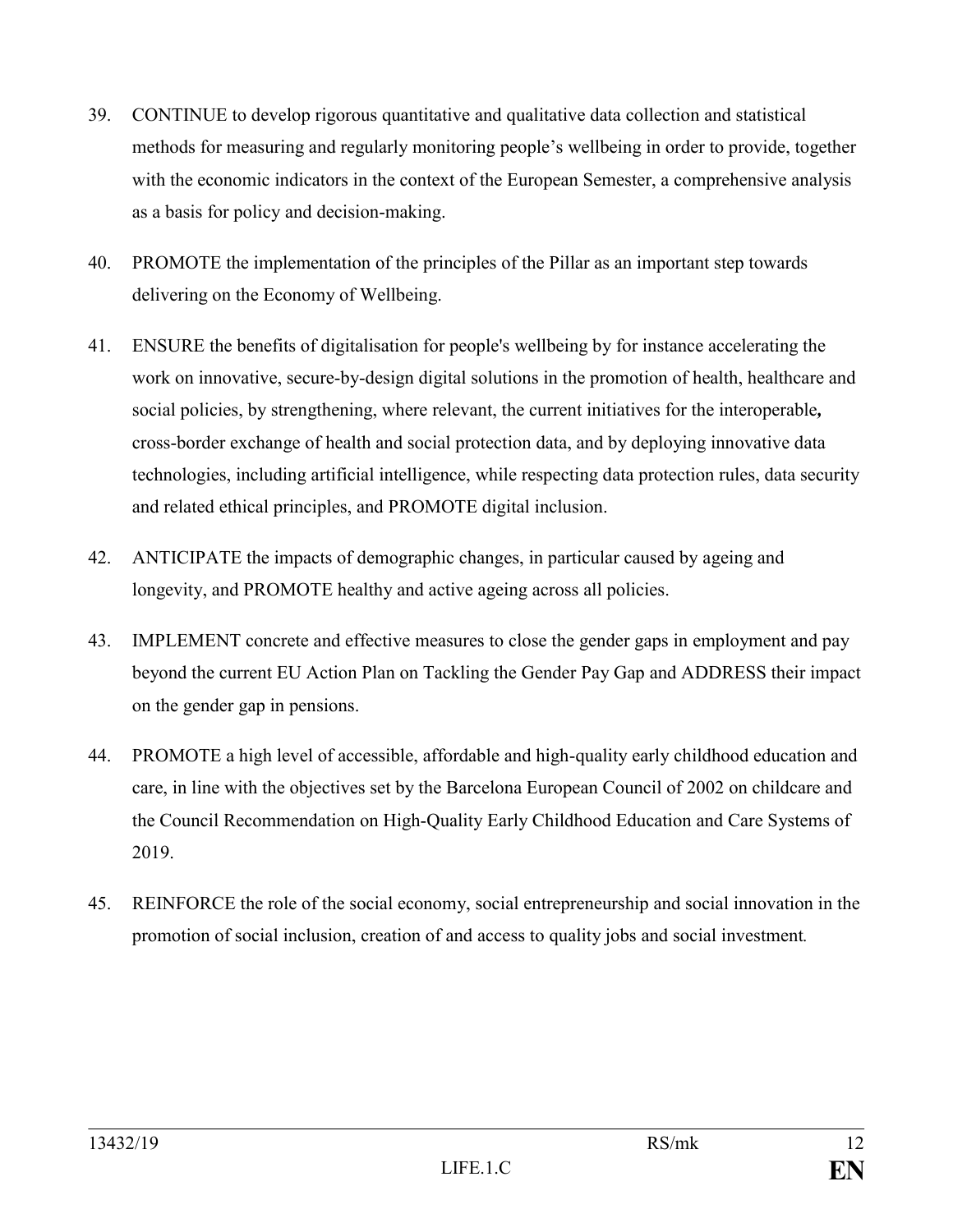46. WORK closely with European and national social partners and civil society to promote the Economy of Wellbeing through effective social and civil dialogue.

#### **INVITES the European Commission to:**

- 47. PROPOSE, on the expiry of the Europe 2020 strategy for smart, sustainable and inclusive growth, a new long-term growth strategy for the Union, aimed at ensuring that the Union becomes the world's most competitive and socially inclusive, climate-neutral economy.
- 48. ISSUE a Communication addressing the Economy of Wellbeing, with an emphasis on the mutual relations between wellbeing policies and economic growth, on balanced cross-sectoral collaboration among the different policy fields, on a knowledge-based approach, and on preventive measures and early interventions, supporting the implementation of the Pillar and the UN Agenda 2030.
- 49. STRENGTHEN the assessment of the impacts of legislative and major policy initiatives on wellbeing, including in the field of economic policy.
- 50. REVIEW the EU Strategic Framework on Health and Safety at Work*,* taking into account the changing world of work.
- 51. ADOPT a stand-alone European Gender Equality Strategy and STRENGTHEN gender mainstreaming and gender budgeting and the effective implementation thereof in all policy areas.
- 52. PROMOTE European cooperation in education and training in order to make Europe the leading learning society in the world, by supporting a culture that encourages, empowers and motivates people and societies to learn, at all levels and in all forms of education and training and at all stages of life.